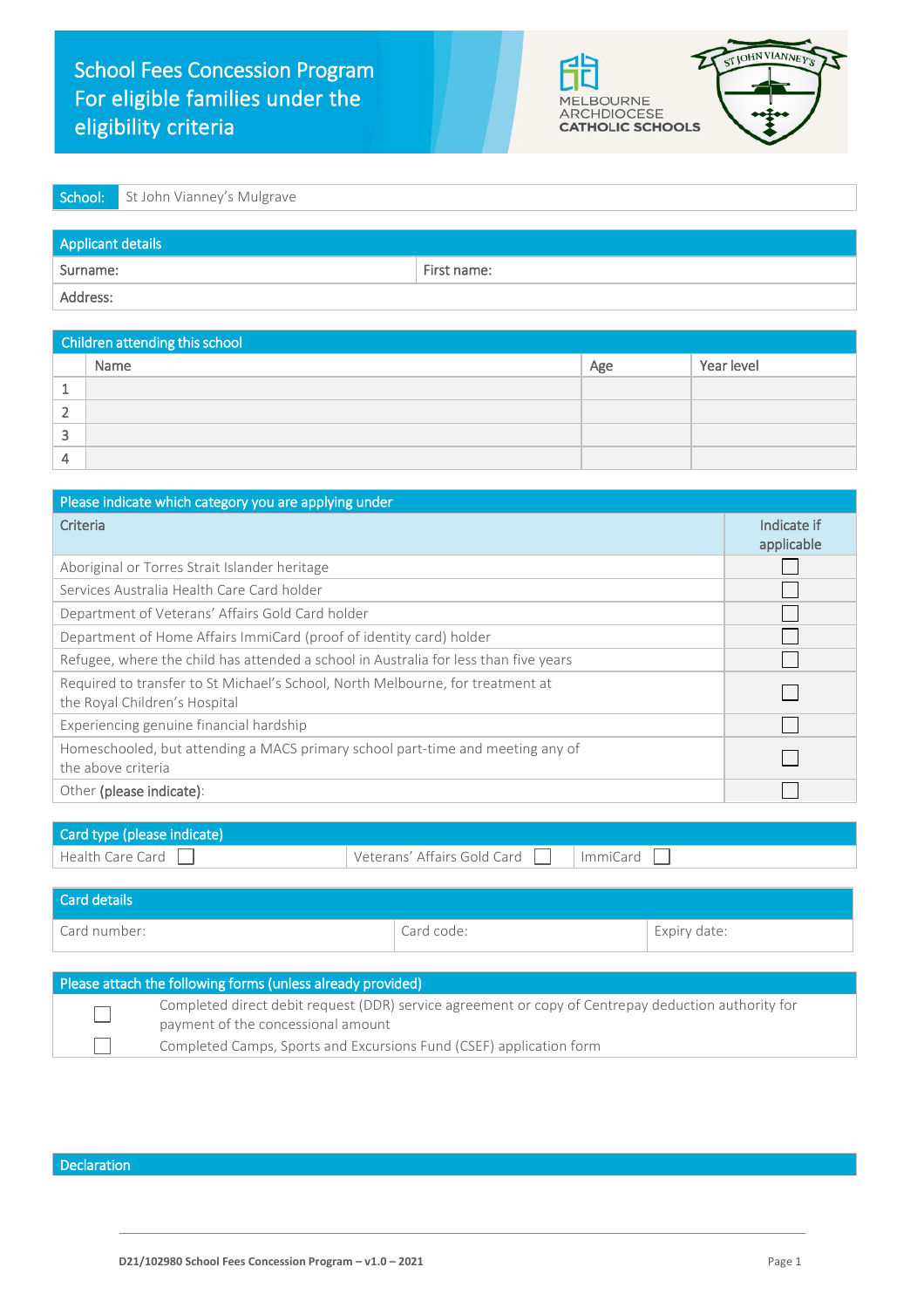I declare that:

- the card I have applied under is in my name and I am the person responsible for the payment of school fees
- I will notify the school if my card status changes during the year
- I understand that I must submit a new application in the instance where a new CSEF application form has been completed.

Applicant signature: Date: Date: Date: Date: Date: Date: Date: Date: Date: Date: Date: Date: Date: Date: Date: Date: Date: Date: Date: Date: Date: Date: Date: Date: Date: Date: Date: Date: Date: Date: Date: Date: Date: Dat

### Information for applicants

### Aim

To assist school families experiencing financial hardship in accessing a Catholic primary education for their child/children.

### **Confidentiality**

At all times, the dignity and privacy of those seeking a fee concession will be respected.

### Level of concession

School office staff can advise applicants of the concessional fee to be charged. This concessional fee is fixed annually by Melbourne Archdiocese Catholic Schools (MACS). Approved applicants will be charged only the annual concessional fee, which will cover all standard school fees and levies. If the applicant has become eligible under one of the eligibility criteria throughout the year, a pro-rata concession will be granted. In this instance, standard school fees and levies will be incurred for the portion of the year whereby the applicant was not eligible. To be eligible for the concession, the family must agree to either a direct debit or Centrepay deduction arrangement.

### Eligible concession cards

Centrelink issues a number of concession cards for a variety of reasons. Some cards have a generous or no income test and therefore holders of these cards are ineligible for a fee concession under this program. Only Health Care Cards that are eligible for the CSEF are eligible for the School Fees Concession Program.

The card must be issued in the name of the fee payer and list the students for whom the concession is to be applied.

The expiry date of the card must be after 1 January of the year for which the concession is to be applied. If an eligible concession card expires after the start of the year, the concessional fee rate will still be applied for the entire year. If a family becomes eligible during the course of the school year, then a pro-rata concession will be granted.

## Lodgment of application

An application should be lodged prior to the commencement of the school year so that it can be assessed and direct debit or Centrepay deduction arrangements can be initiated for the following year. Please follow the steps below:

- 1. Complete the school's application form, DDR service agreement or Centrepay deduction authority.
- 2. Submit the completed forms along with a copy of a valid card.
- 3. Complete and return the CSEF application form (where applicable).

## Application forms

The following forms can be obtained from the school office:

- 1. School's application form.
- 2. School's DDR service agreement or copy of the Centrepay deduction authority.
- 3. CSEF application form.

## **Notification**

Approved applicants will receive written notification of the outcome of their application for concessional fees from the school. Declined applicants will be contacted promptly to allow sufficient time to arrange a meeting with the Principal to discuss the fee structure.